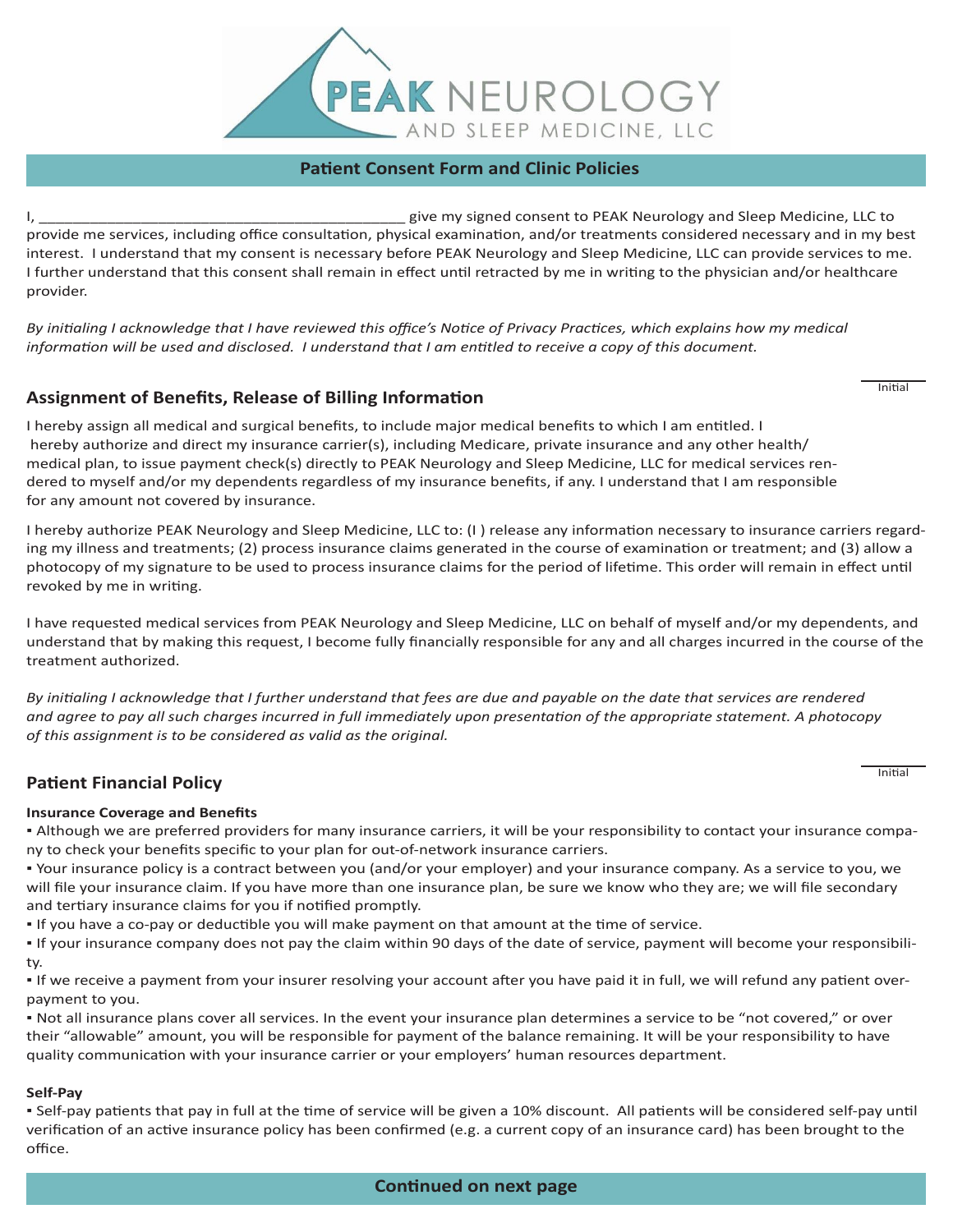#### **Payment Plans and Collections**

**▪** For your convenience, we accept Visa, MasterCard, American Express and Discover.

▪ We recognize that accounts with large balances may require an extended payment period. Please contact us for further details to make payment arrangement. Note that once we agree to a payment plan, you have committed to make monthly payments. ▪ We reserve the right to send your account to collections without notice if you miss a scheduled payment without communicating with our office.

▪ If you are unable to meet your financial obligation, you may make financial arrangements with our office or apply for assistance not to exceed 6 months. Please do so before your account is in arrears.

▪ If you are granted assistance and neglect to adhere to your payment plan, your account will be sent to collections with the original (pre-assistance) amount due.

▪ Any balances left outstanding after 90 days will be referred to a 3rd party collection agency, and a \$10 collections fee will be added to the account. To avoid collection activity, payment in full is due upon receipt of the billing statement.

#### **Third Party Claims**

▪ If you have a liability claim such as worker's compensation or a liability claim you will be responsible for providing the claim number, and authorization for treatment.

▪ In some instances, benefits are exceeded or the claim may expire. In such cases, you will be considered a self-pay patient, and payment in full will be required at the time of service.

▪ In the event, you are part of an auto accident or other liability claim awaiting settlement, you will be considered self-pay and payment in full will be required at the time of service. Peak staff may accommodate you with a receipt so that you can submit for reimbursement from the carrier responsible for your claim.

*By initialing I acknowledge that I have read and understand this office financial policy and agree to comply and accept the responsibility for any payment that becomes due as outlined previously.*

**Cancellation and No Show Policy**

We do require a 24-hour notice for cancellations. A cancellation less than 24-hours prior to your scheduled appointment is considered a short notice cancellation. We offer a courtesy warning the first time you short notice cancel or no show for your scheduled appointment. Our office staff will reschedule your appointment making you aware that if you short notice cancel or no show for a future appointment with our office will require a deposit of \$50.00. If your appointment is for a sleep study the fee is increased to \$100.00. This deposit will be required for all future appointments. If you keep your appointment as scheduled, the deposit will be applied to your appointment.

Initial

In an effort to maximize our schedules we ask that you notify our office within a 24-hour time frame if you are unable to keep your appointment. This gives us time to schedule other patient who are waiting for an appointment. If you are unable to meet these requirements you will be considered a No Show and subject to a \$50.00 charge to reschedule your appointment. If your appointment was for a sleep study, you will be subject to a charge of \$100.00 prior to rescheduling this appointment. This fee is charged directly to you the patient, not your insurance company, and is due prior to scheduling your next appointment. In the event of a second no show you may be dismissed from the clinic. New patients who fail to show for their initial appointment will not be contacted to reschedule.

As a courtesy we do make reminder calls for appointments. However, in the event that you do not receive a reminder call or message, the No Show policy remains in effect.

We do understand there are times where unforeseen circumstances may create a situation where 24 hours' notice may not be possible. This can be discussed with management and the No Show charge may be waived. If you have any questions regarding our no-show policy, please feel free to speak with one of our patient care coordinators and they would be more than happy to review this policy with you. We appreciate you trusting PEAK Neurology and Sleep Medicine with your medical care.

*By initialing I acknowledge that I have read and agree to the above stated cancellation and no-show policy.*

|                                                                               |                                  | Initial |
|-------------------------------------------------------------------------------|----------------------------------|---------|
| By signing below I acknowledge I have read and understand the above policies: |                                  |         |
|                                                                               |                                  |         |
| Patient name (please print)                                                   | Date                             |         |
|                                                                               |                                  |         |
| Patient or guardian signature                                                 |                                  |         |
|                                                                               |                                  |         |
| Patient guardian name (please print, if applicable)                           | Guardian relationship to patient |         |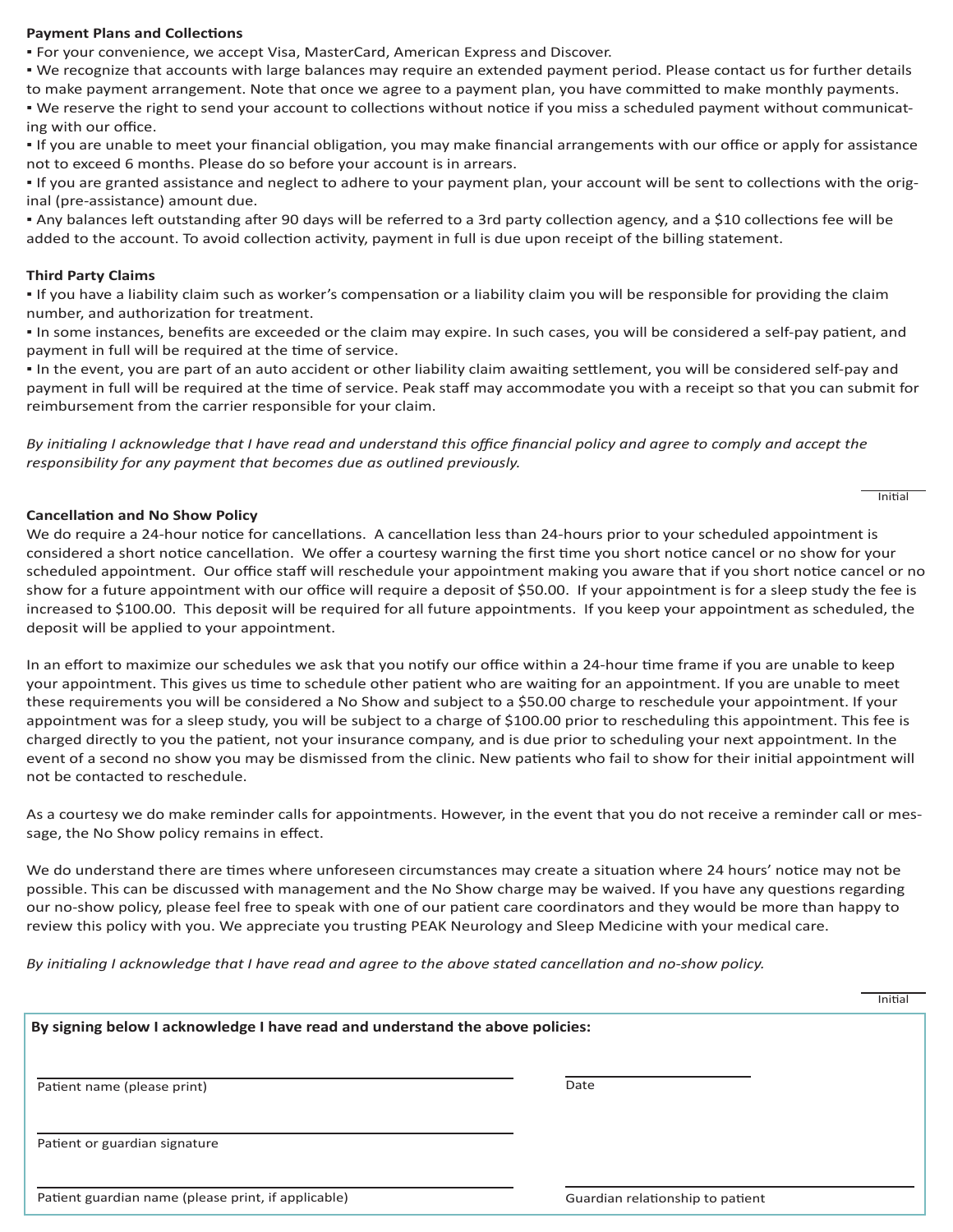

### **Authorization for medication history**

Patient name

Patient Date of Birth

Patient address

Patient SSN

I am the patient or the authorized representative of the patient named above. I request that health information regarding my/ the patient's care and treatment be released as set forth on this form. In accordance with Alaska Law and the Privacy Rule of the Health Insurance Portability and Accountability Act of 1996 (HIPAA), I understand that:

1. Peak Neurology and Sleep Medicine, LLC uses SureScripts, Inc., a prescription system that allows prescriptions and related information to be exchanged between medical providers and the pharmacy. The information sent between these systems may include details of any and all prescription drugs I am/the patient is currently taking and/or have/has taken in the past. This information will be utilized by Peak Neurology and Sleep Medicine, LLC for my/the patient's medical care.

2. This authorization may include disclosure of prescription information related to alcohol and drug abuse, mental health treatment, and/or confidential HIV related information by SureScripts, Inc. to Peak Neurology and Sleep Medicine, LLC

3. I have the right to revoke this authorization at any time by writing to Peak Neurology and Sleep Medicine, LLC. I understand that I may revoke this authorization except to the extent that action has already been taken based on this authorization.

4. Signing this authorization is voluntary and I may refuse to sign. My/the patient's treatment, payment, enrollment in a health plan, or eligibility for benefits will not be conditioned upon my authorization of this disclosure.

5. Information disclosed under this authorization might be re-disclosed by the recipient, and this re-disclosure may no longer be protected by state or federal law.

6. This authorization will expire one (I) year after the date of my signature below, unless I have checked or filled in a different expiration date. Other:

7. THIS AUTHORIZATION DOES NOT AUTHORIZE PEAK NEUROLOGY AND SLEEP MEDICINE, LLC TO DISCUSS MY/THE PATIENT'S PROTECTED HEALTH INFORMATION OR MEDICAL CARE WITH ANYONE OTHER THAN THOSE PERMITTED UNDER APPLICABLE LAW.

*By signing below, I represent and warrant that I have authority to sign this document and authorize the use or disclosure of protected health information and that there are no claims or orders pending or in effect that would prohibit, limit, or otherwise restrict my ability to authorize the use or disclosure of this protected health information.*

Patient signature

Date

Guardian signature (if applicable)

Guardian relationship to patient